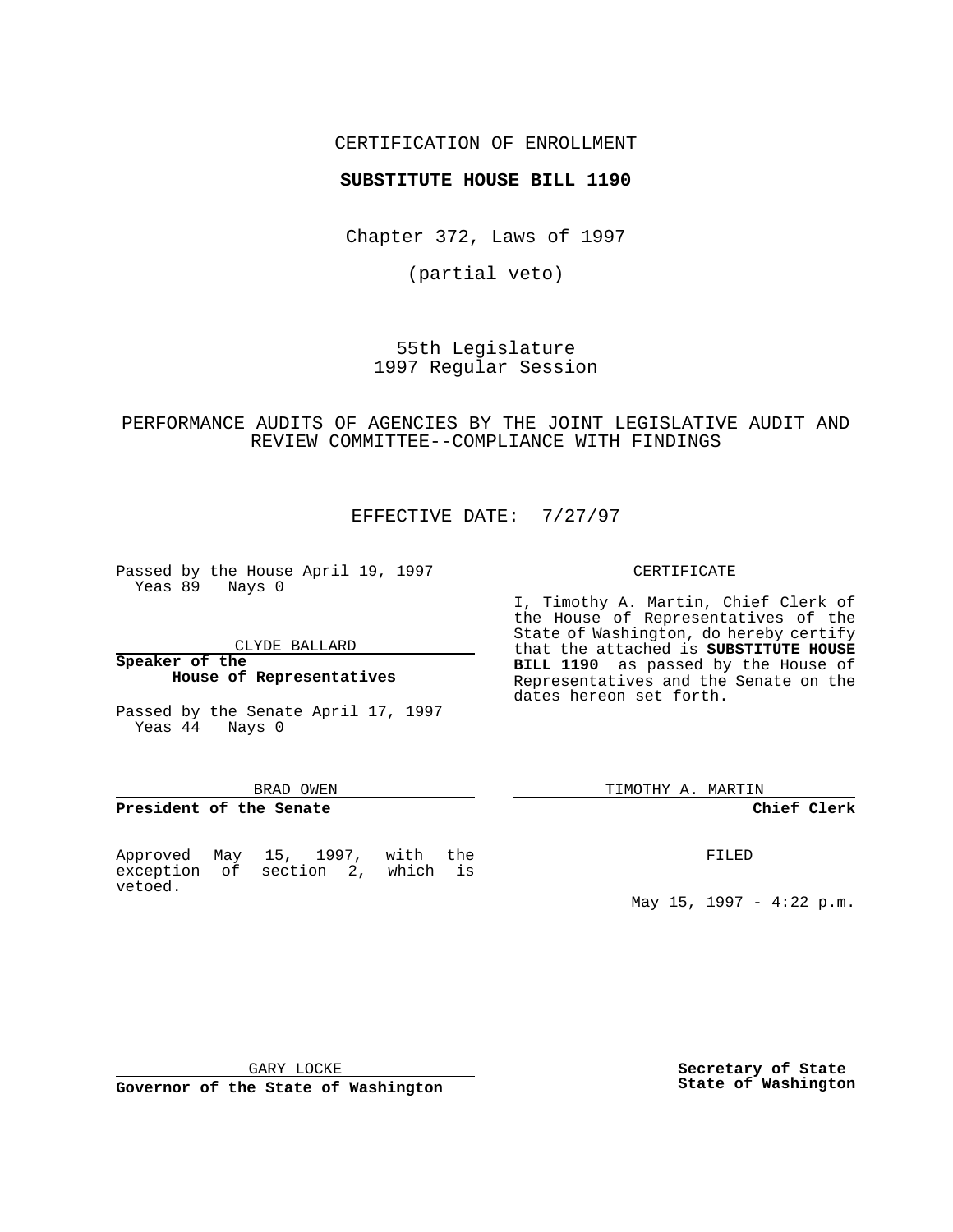# **SUBSTITUTE HOUSE BILL 1190** \_\_\_\_\_\_\_\_\_\_\_\_\_\_\_\_\_\_\_\_\_\_\_\_\_\_\_\_\_\_\_\_\_\_\_\_\_\_\_\_\_\_\_\_\_\_\_

\_\_\_\_\_\_\_\_\_\_\_\_\_\_\_\_\_\_\_\_\_\_\_\_\_\_\_\_\_\_\_\_\_\_\_\_\_\_\_\_\_\_\_\_\_\_\_

Passed Legislature - 1997 Regular Session

AS AMENDED BY THE SENATE

### **State of Washington 55th Legislature 1997 Regular Session**

**By** House Committee on Government Administration (originally sponsored by Representatives Backlund, Huff, Lambert, McMorris, Cairnes, Honeyford, Sherstad, McDonald, D. Schmidt and Wensman)

Read first time 02/24/97.

 AN ACT Relating to performance audits; and amending RCW 43.88.090 and 44.28.091.

BE IT ENACTED BY THE LEGISLATURE OF THE STATE OF WASHINGTON:

 **Sec. 1.** RCW 43.88.090 and 1996 c 317 s 10 are each amended to read as follows:

 (1) For purposes of developing budget proposals to the legislature, the governor shall have the power, and it shall be the governor's duty, to require from proper agency officials such detailed estimates and other information in such form and at such times as the governor shall direct. The estimates for the legislature and the judiciary shall be transmitted to the governor and shall be included in the budget without revision. The estimates for state pension contributions shall be based on the rates provided in chapter 41.45 RCW. Copies of all such estimates shall be transmitted to the standing committees on ways and means of the house and senate at the same time as they are filed with the governor and the office of financial management.

 The estimates shall include statements or tables which indicate, by agency, the state funds which are required for the receipt of federal matching revenues. The estimates shall be revised as necessary to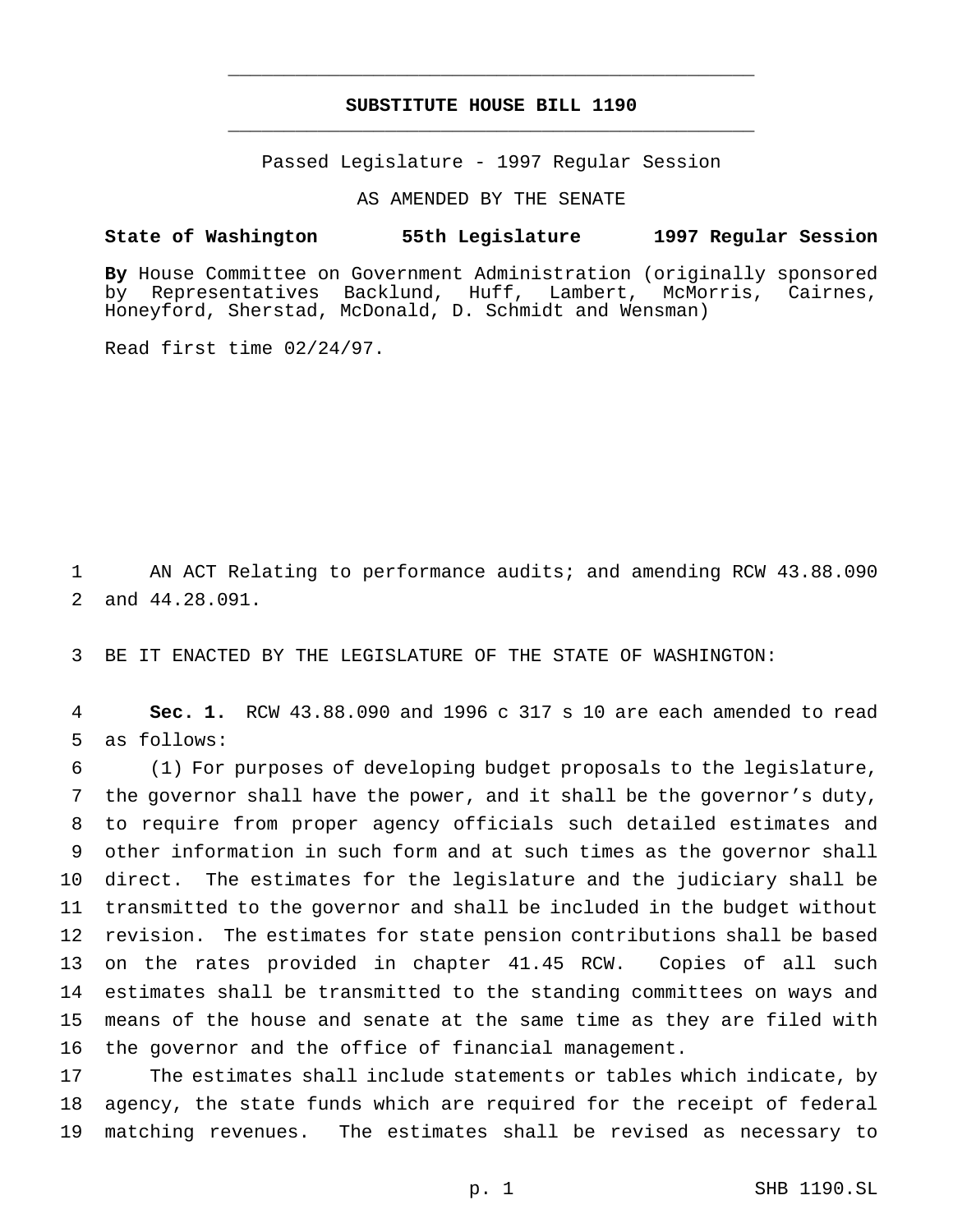reflect legislative enactments and adopted appropriations and shall be included with the initial biennial allotment submitted under RCW 3 43.88.110. The estimates must reflect that the agency considered any 4 alternatives to reduce costs or improve service delivery identified in the findings of a performance audit of the agency by the joint legislative audit and review committee. Nothing in this subsection requires performance audit findings to be published as part of the budget.

 (2) Each state agency shall define its mission and establish measurable goals for achieving desirable results for those who receive its services and the taxpayers who pay for those services. Each agency shall also develop clear strategies and timelines to achieve its goals. This section does not require an agency to develop a new mission or goals in place of identifiable missions or goals that meet the intent of this section. The mission and goals of each agency must conform to statutory direction and limitations.

 (3) For the purpose of assessing program performance, each state agency shall establish program objectives for each major program in its budget. The objectives must be consistent with the missions and goals developed under this section. The objectives must be expressed to the extent practicable in outcome-based, objective, and measurable form unless an exception to adopt a different standard is granted by the office of financial management and approved by the legislative committee on performance review. The office of financial management shall provide necessary professional and technical assistance to assist state agencies in the development of strategic plans that include the mission of the agency and its programs, measurable goals, strategies, and performance measurement systems.

 (4) Each state agency shall adopt procedures for continuous self- assessment of each program and activity, using the mission, goals, objectives, and measurements required under subsections (2) and (3) of this section.

 (5) It is the policy of the legislature that each agency's budget proposals must be directly linked to the agency's stated mission and program goals and objectives. Consistent with this policy, agency budget proposals must include integration of performance measures that allow objective determination of a program's success in achieving its goals. The office of financial management shall develop a plan to merge the budget development process with agency performance assessment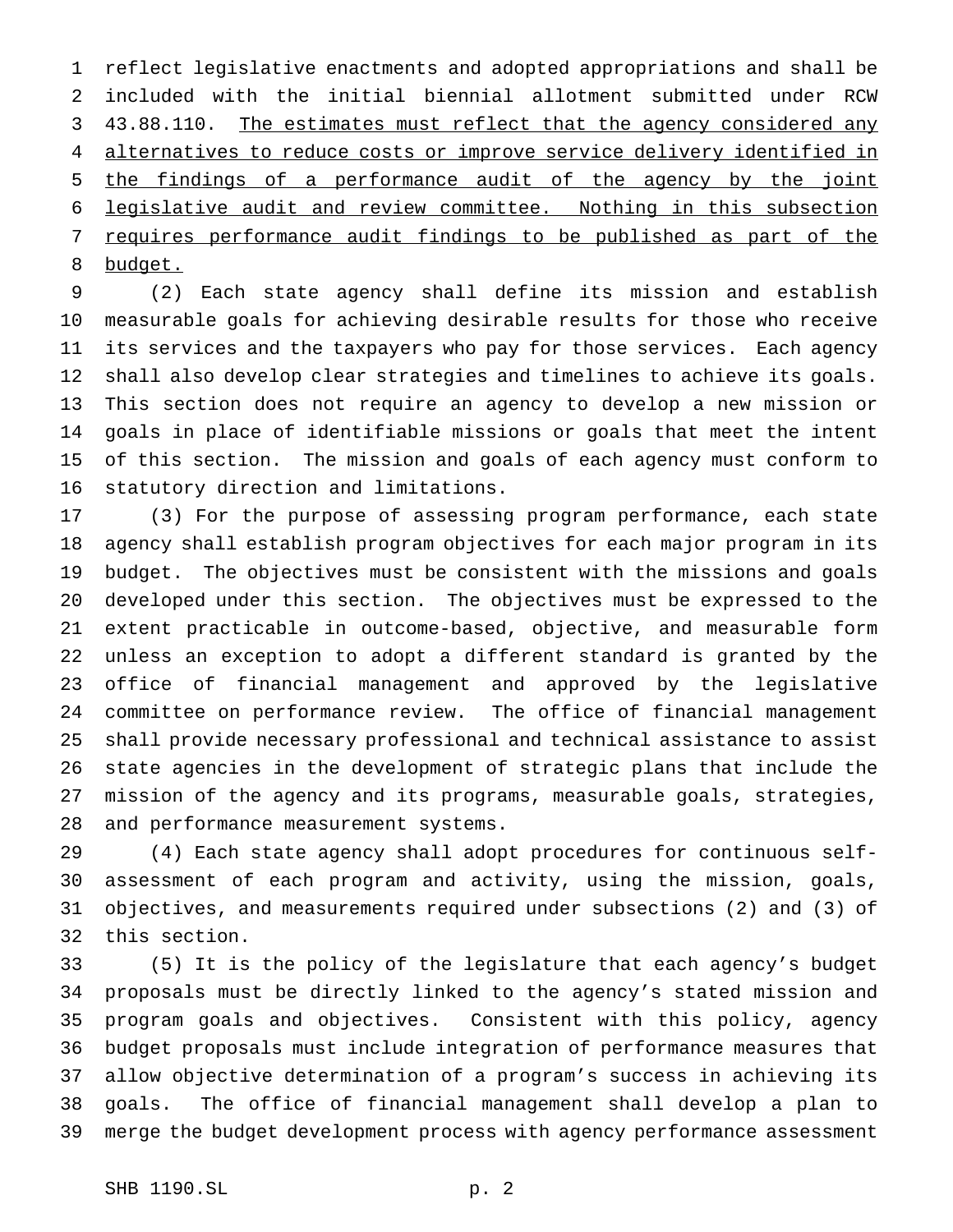procedures. The plan must include a schedule to integrate agency strategic plans and performance measures into agency budget requests and the governor's budget proposal over three fiscal biennia. The plan must identify those agencies that will implement the revised budget process in the 1997-1999 biennium, the 1999-2001 biennium, and the 2001-2003 biennium. In consultation with the legislative fiscal committees, the office of financial management shall recommend statutory and procedural modifications to the state's budget, accounting, and reporting systems to facilitate the performance assessment procedures and the merger of those procedures with the state budget process. The plan and recommended statutory and procedural modifications must be submitted to the legislative fiscal committees by September 30, 1996.

 (6) In the year of the gubernatorial election, the governor shall invite the governor-elect or the governor-elect's designee to attend all hearings provided in RCW 43.88.100; and the governor shall furnish the governor-elect or the governor-elect's designee with such information as will enable the governor-elect or the governor-elect's designee to gain an understanding of the state's budget requirements. The governor-elect or the governor-elect's designee may ask such questions during the hearings and require such information as the governor-elect or the governor-elect's designee deems necessary and may make recommendations in connection with any item of the budget which, with the governor-elect's reasons therefor, shall be presented to the legislature in writing with the budget document. Copies of all such estimates and other required information shall also be submitted to the standing committees on ways and means of the house and senate.

 \*Sec. 2. RCW 44.28.091 and <sup>1996</sup> <sup>c</sup> <sup>288</sup> <sup>s</sup> <sup>14</sup> are each amended to read as follows:

 (1) No later than nine months after the final performance audit has been transmitted by the joint committee to the appropriate standing 32 committees of the house of representatives and the senate, the ((foint 33 committee in consultation with the standing committees may)) agency or 34 local government shall produce a preliminary compliance report on ((the 35 agency's or local government's)) its compliance with the final 36 performance audit recommendations and submit it to the joint committee. 37 ((The agency or local government may attach its comments to the joint 38 committee's preliminary compliance report as a separate addendum.) At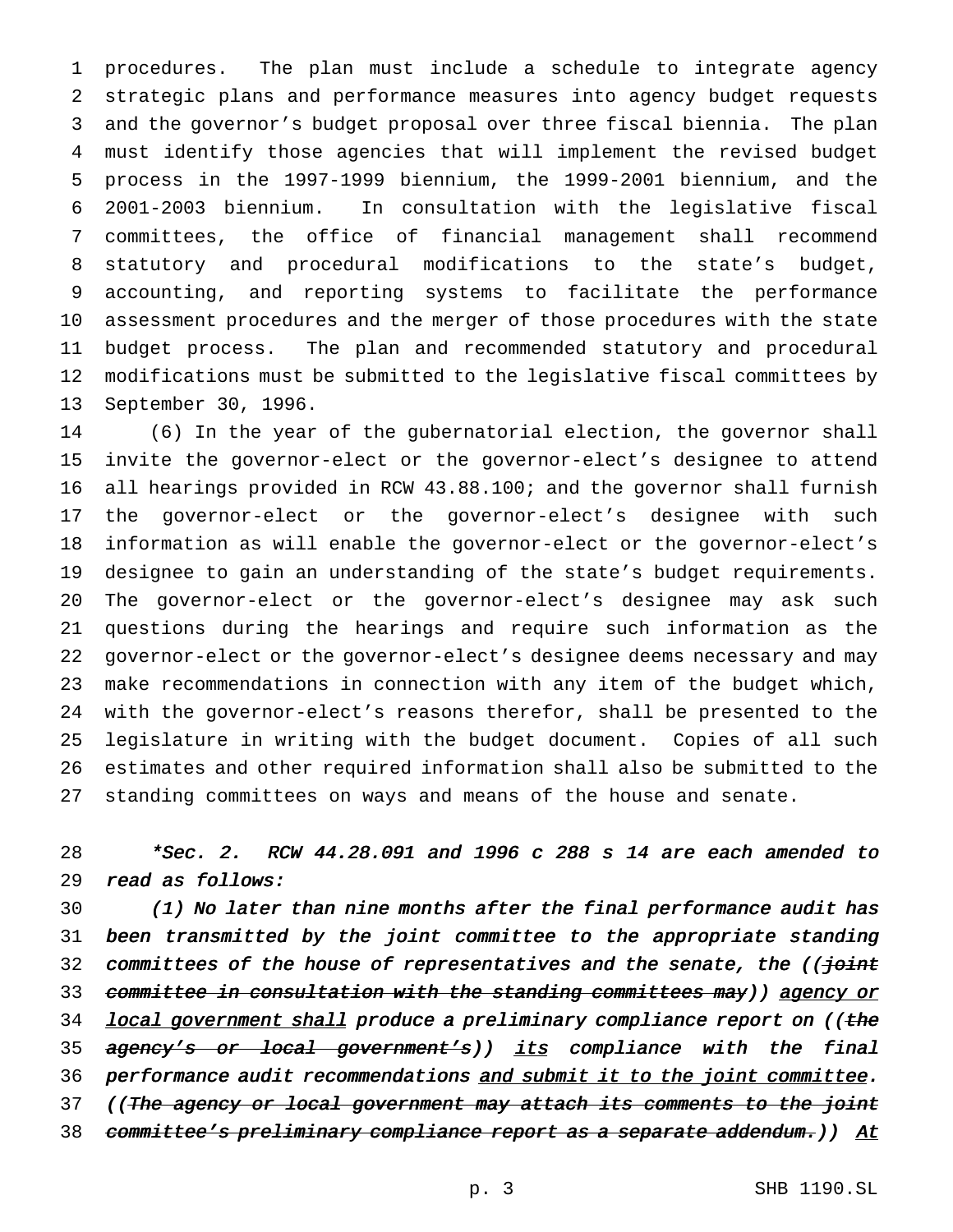1 the request of the joint committee, the agency or local government 2 shall periodically provide updates to the preliminary compliance report 3 until the joint committee determines that the agency or local 4 government has complied with the final performance audit 5 recommendations to the joint committee's satisfaction.

6 (2) ((Within three months after the issuance of the preliminary 7 compliance report,)) The joint committee may hold ((at least one)) 8 public hearings and receive public testimony ((regarding the findings 9 and recommendations contained in the preliminary compliance report. 10 The joint committee may waive the public hearing requirement if the 11 preliminary compliance report demonstrates that the agency or local 12 government is in compliance with the audit recommendations)) if the 13 agency or local government is not making satisfactory progress in 14 achieving compliance. The joint committee shall issue any final 15 compliance report ((within four weeks after the public hearing or 16 hearings)) after an agency or local government has satisfactorily 17 complied with the final audit recommendations. The legislative auditor 18 shall transmit the final compliance report in the same manner as a 19 final performance audit is transmitted under RCW 44.28.088. 20 **\*Sec. 2 was vetoed. See message at end of chapter.**

Passed the House April 19, 1997. Passed the Senate April 17, 1997. Approved by the Governor May 15, 1997, with the exception of certain items that were vetoed. Filed in Office of Secretary of State May 15, 1997.

1 Note: Governor's explanation of partial veto is as follows:

2 "I am returning herewith, without my approval as to section 2, 3 Substitute House Bill No. 1190 entitled:

4 "AN ACT Relating to performance audits;"

 Section 1 of this bill requires state agencies to provide in their biennial budget submittals information about the disposition of performance audit findings. This information is valuable to the budgeting process; including it with the budget documentation provided by agencies will help strengthen the linkage between performance auditing and budgeting.

 Section 2, however, would place an open-ended obligation on all state agencies and local governments to provide periodic reports on their compliance with performance audit findings. Current law and practices of the Joint Legislative Audit and Review Committee already provide adequately for tracking and reporting on state agency and local government responses to significant audit recommendations. I, therefore, see no need to place additional reporting requirements on agencies and local governments.